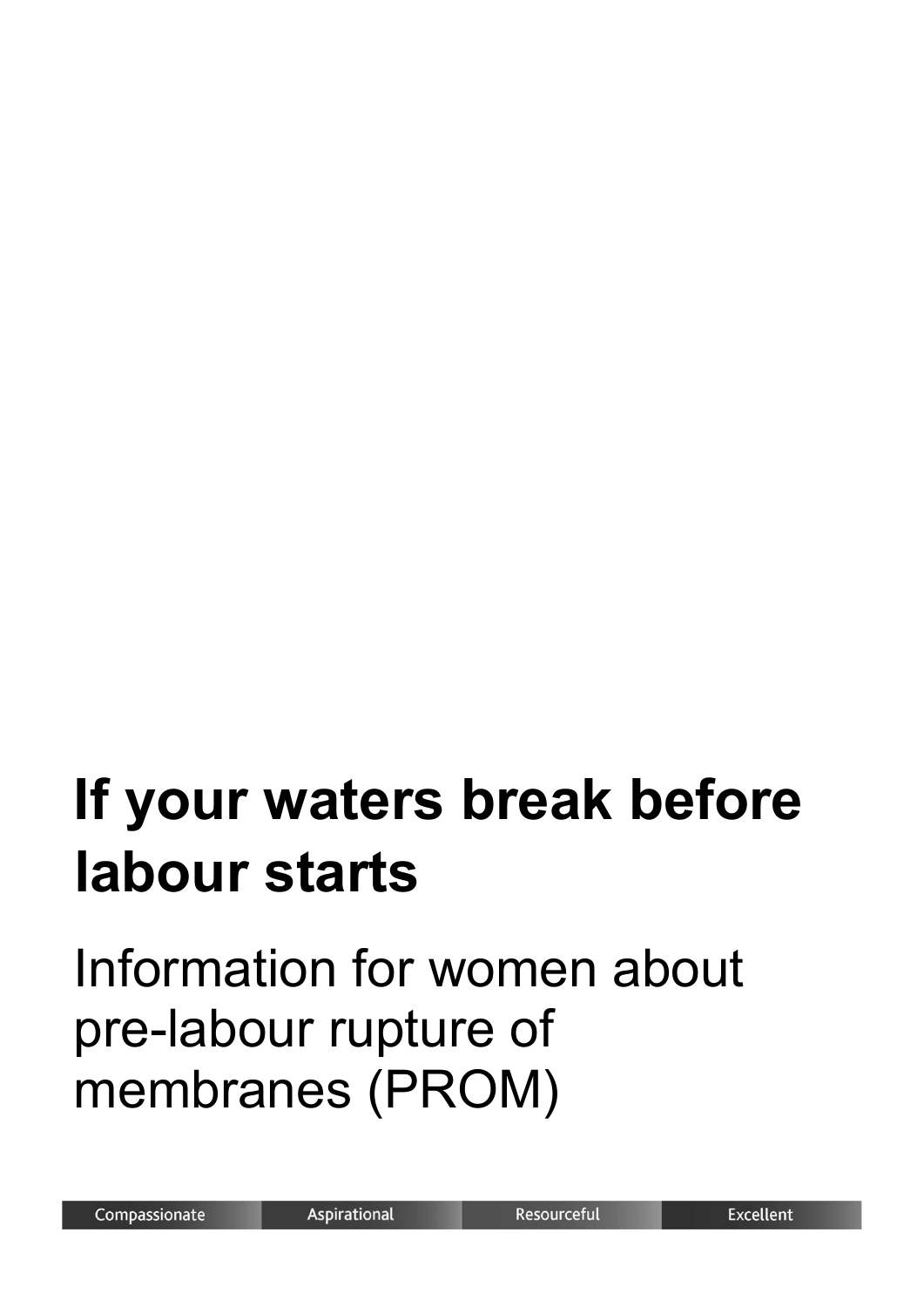**To provide information to women on what to do if her water breaks before labour starts.**

#### **What is PROM?**

Sometimes, a woman's waters break before labour starts. This happens in about 1 in 20 pregnancies and is known as pre-labour rupture of the membranes or PROM.

If you are given this leaflet by a midwife, it will mean that she has diagnosed PROM, you and the midwife have discussed your diagnosis and decided that it is safe for you to go home and wait for your labour to start. It is likely that this will happen naturally within 24 hours.

#### **Things to look out for once your waters have broken**

You should contact the Triage line if:

- You feel unwell or feverish. We advise you check your temperature twice a day, contact us if it is above 37.2 degrees centigrade.
- Your waters become brown, green or bloodstained.
- Your baby's movements change, slow down or stop.
- You go into labour.
- You are worried for any reason.

#### **Please ring 0118 322 7304 at any time for advice.**

### **If you do not go into labour after PROM**

If you do not go into labour spontaneously after your waters have broken, please phone the Delivery Suite on

\_\_\_\_\_\_\_\_\_\_\_\_\_\_\_\_\_\_\_\_\_\_\_\_\_\_ at \_\_\_\_\_\_\_\_\_\_\_\_\_\_.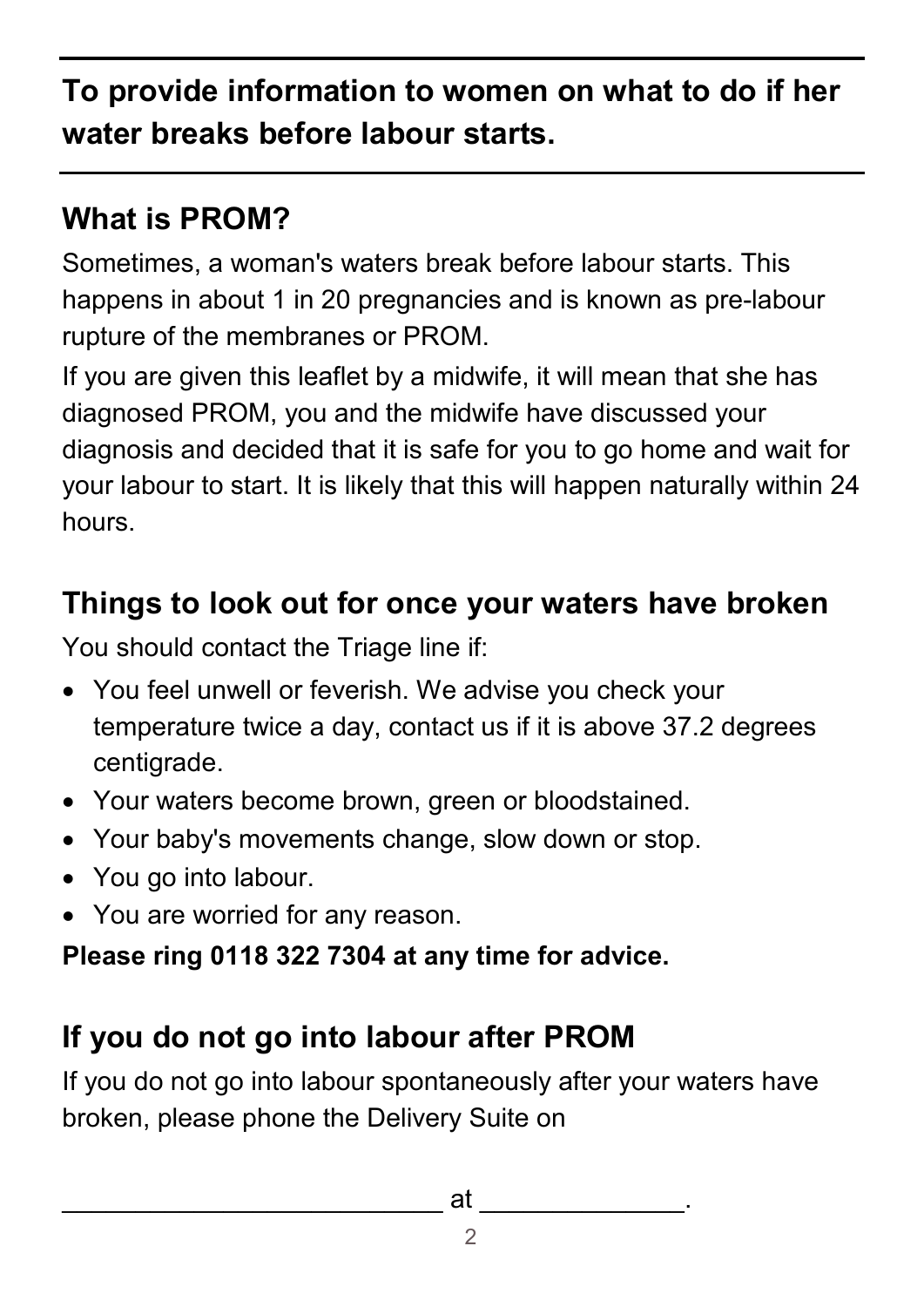Ring **0118 322 7215** to confirm a bed is available before you are admitted.

Your admission will be a priority. However, if the Delivery Suite is very busy, the midwife in charge will arrange a time for your admission, depending on circumstances at the time.

#### **What happens when I come in?**

If you are more than 37 weeks pregnant and your waters have broken, but you have not gone into labour (i.e. you are not having contractions) you will be admitted to either the Day Assessment Unit or Delivery Suite. The midwife will assess you and monitor your baby's heart rate. A vaginal examination will be necessary to decide the next stage of treatment. If on examination the cervix is not dilated or thinning out, we recommend that Prostin gel is then inserted around the cervix. This is a hormone that helps to "ripen" the cervix for labour and stimulates contractions.

Following the insertion of Prostin, you will be admitted to the antenatal ward or induction suite until the review in 6 hours. If contractions do not start within this six hour period we would recommend a hormone infusion to encourage contractions. Oxytocin is given through a drip and enters the bloodstream through a tiny tube into a vein in the arm. Your midwife will explain this to you further. For this to happen you will need to be transferred to the Delivery Suite and be cared for by a midwife. Therefore, occasionally there is a short delay until we can arrange this.